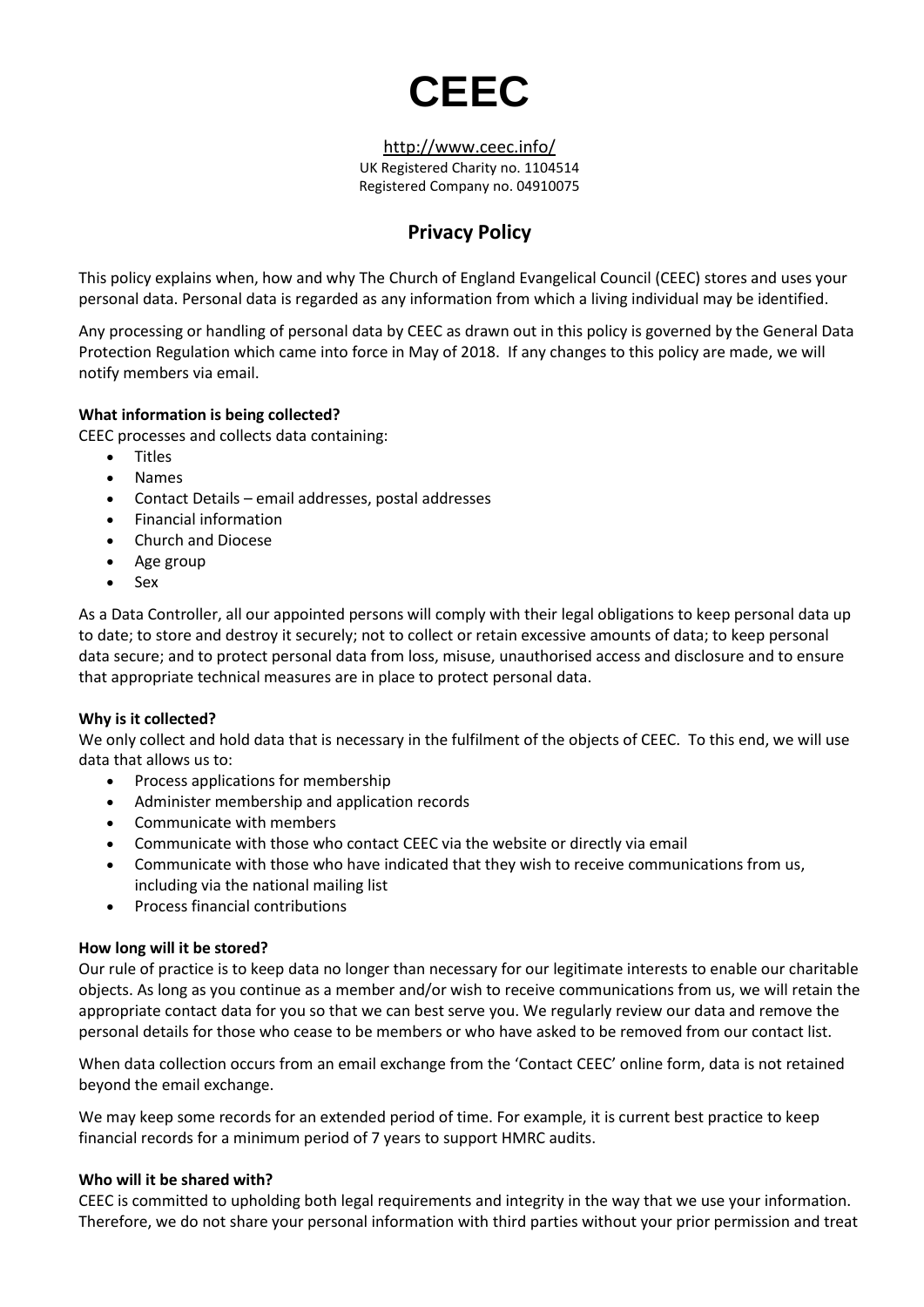your information as strictly confidential. In some circumstances, the Data Protection Lead may need to share the information amongst the Council of the charity. In these situations, the sharing of information is in order to forward the objects of the CEEC and the confidentiality of your information is maintained amongst the Council.

## **What is our legal basis for processing your personal data?**

Our data is processed in order to fulfil our contracted obligation to members and to serve our legitimate interests in regard to others who have requested contact. It may also be processed with the explicit consent of the data subject so that CEEC can keep the data subject informed about news, events, activities, services and keep them informed about other matter such as elections (national and local).

## **Cookies**

The CEEC website uses cookies to provide a full user experience. A cookie is a piece of information that is stored on your computer's hard drive by your web browser. Cookies cannot look into your computer and obtain information about you or your family, or read any material stored on your hard drive. Cookies do not in any way compromise the security of your computer. Cookies will not be used to contact you for marketing purposes. CEEC may use cookies to gather statistics about the number of people who visit the site and to help us develop the site content, layout and services. You can block cookies on your web browser at any time (please note that this will affect some website functionality and may diminish your user experience). For more information on cookies, visit www.allaboutcookies.org

## **What are your rights with regard to your personal data?**

You have the following rights with respect to your personal data: When exercising any of the rights listed below, in order to process your request, we may need to verify your identity for your security. In such cases we will need you to respond with proof of your identity before you can exercise these rights.

- 1. The right to access information we hold on you. At any point you can contact us to request the information we hold on you as well as why we have that information, who has access to the information and where we obtained the information from. Once we have received your request, we will respond within one month.
- 2. The right to correct and update the information we hold on you. If the data we hold on you is out of date, incomplete or incorrect, you can inform us and your data will be updated.
- 3. The right to have your information erased. If you feel that we should no longer be using your data or that we are illegally using your data, you can request that we erase the data we hold. When we receive your request, we will confirm whether the data has been deleted or the reason why it cannot be deleted (for example because we need it for our legitimate interests or regulatory purpose(s)).
- 4. The right to object to processing of your data. You have the right to request that we stop processing your data. Upon receiving the request, we will contact you and let you know if we are able to comply or if we have legitimate grounds to continue to process your data. Even after you exercise your right to object, we may continue to hold your data to comply with your other rights or to bring or defend legal claims.
- 5. The right to data portability. You have the right to request that we transfer some of your data to another controller. We will comply with your request, where it is feasible to do so, within one month of receiving your request.
- 6. The right to withdraw your consent to the processing at any time for any processing of data to which consent was sought. You can withdraw your consent easily by telephone, email, or by post (see contact details below).
- 7. The right to lodge a complaint with the Information Commissioner's Office. You can contact the Commissioners Office on 0303 123 1113 or via email <https://ico.org.uk/global/contact-> us/email/ or at the Information Commissioner's Office, Wycliffe House, Water Lane, Wilmslow, Cheshire SK9 5AF.

If you have any queries or concerns about how we use your data, please do get in contact with us via the Secretary at secretary@ceec.info